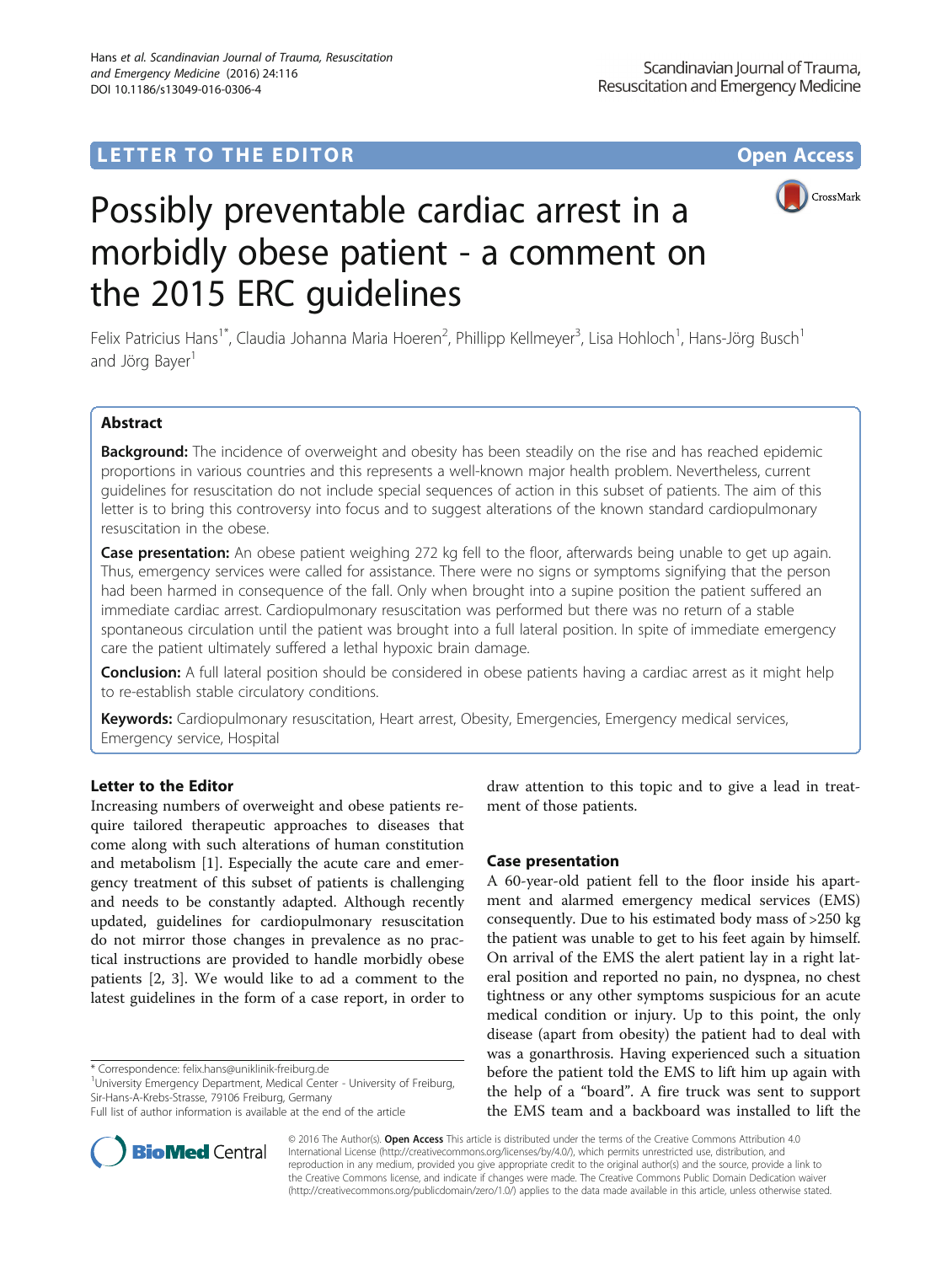<span id="page-1-0"></span>patient. No medical equipment was needed at that time. The moment the patient was moved onto the backboard and brought into a supine position he gasped, his face went cyanotic and he lost consciousness. Without palpable pulse the patient was immediately resuscitated. Cardiopulmonary resuscitation (CPR) was alternately performed by six trained firemen and two paramedics. Medical equipment was installed to support CPR and an emergency physician was called, following the locally implemented protocol. According to the guidelines, the detected asystole was treated by application of epinephrine and the airway was secured by a supraglottic airway device. Return of spontaneous circulation (ROSC) was rapidly achieved consecutively for three times with the ECG showing an atrial fibrillation each time spontaneous circulation returned. Pulses were palpable but the heart rhythm then rapidly degenerated into brady-asystole. The EMS suspected an aorto-caval compression causing the brady-asystole and turned the patient into a full lateral position after the subsequent ROSC - a measure which lead to the patient's hemodynamic stabilization and allowed transportation to the cardiac arrest center. During the initial clinical workup, a pulmonary embolism was ruled out by CT-scan, laboratory findings revealed a mild myocardial necrosis (interpreted as myocardial infarction type II as there were no regional cardiac wall motion abnormalities). Coronary angiography could not be performed due to the patient's weight and size. Therapeutic hypothermia was not performed as none of the available systems were considered applicable. During the intensive care stay the patient was transferred in a half-sitting position and remained hemodynamically stable.

The actual patient's weight proved to be 272 kg. Aortocaval compression could not be reproduced (by ultrasound) under invasive ventilation conditions but was assumed to be the most likely cause of the cardiac arrest. Stimulation of the vagus nerve by the large abdominal mass was considered another potential mechanism for the brady-asystole.

Unfortunately, the patient suffered a hypoxic brain damage to such an extent that he never gained consciousness again and died 5 days after hospital admission.

# **Discussion**

In this case, a setting - which at first glance seemed to be rather trivial and easy to handle - led to a fatal patient outcome despite instantly initiated high quality CPR by well-trained staff and treatment in a cardiac arrest center. Although never clearly proven, the circumstances mentioned indicate that an aortocaval compression syndrome was the cause of the hear arrest. Morbidly obese patients should therefore be treated with precaution, always bearing in mind the possible physical impact of the patient's body mass. Based on our experience in the

above described CPR setting, especially in PEA/asystole with inefficient chest compressions or rapidly terminating ROSC in the morbidly obese, a tilt maneuver might be considered. With 15° tilts having proven to be ineffective in similar situations we suggest a minimum of 30° to a full lateral tilt as an measure to maintain stable circulatory conditions [\[4](#page-2-0), [5](#page-2-0)].

# Conclusion

A full lateral position should be considered in obese patients having a cardiac arrest as it might help to reestablish stable circulatory conditions.

## Abbreviations

CPR: Cardiopulmonary resuscitation; CT: Computer tomography; ECG: Electrocardiogram; EMS: Emergency medical services; KG: Kilogram; PEA: Pulseless electric activity; ROSC: Return of spontaneous circulation

## Acknowledgements

The article processing charge was funded by the German Research Foundation (DFG) and the Albert Ludwigs University Freiburg in the funding programme Open Access Publishing.

#### Funding

None.

# Availability of data and material

All clinical data is available, including radiographs and labworks.

## Authors' contributions

All authors were involved in the clinical treatment of the patient or the preparation of this manuscript.

#### Competing interests

The authors declare that they have no competing interests.

#### Consent for publication

The next of kin, the patient's brother, gave written consent to the publication in the above manner.

# Ethics approval and consent to participate

Ethics approval was not necessary as all patient data has been anonymized (Application Number 10013/16 from July 11th 2016, Ethics commission of the Alber-Ludwings- University Freiburg, Engelbergerstrasse 21, 79106 Freiburg. Response from July 22nd: No ethics approval needed).

## Author details

<sup>1</sup>University Emergency Department, Medical Center - University of Freiburg Sir-Hans-A-Krebs-Strasse, 79106 Freiburg, Germany. <sup>2</sup>Department of Anesthesiology and Critical Care, Medical Center - University of Freiburg, Hugstetter Strasse 55, 79106 Freiburg, Germany. <sup>3</sup>Department of Neurology and Neuroscience, Medical Center - University of Freiburg, Breisacher Str. 64, 79106 Freiburg, Germany.

## Received: 3 August 2016 Accepted: 14 September 2016 Published online: 04 October 2016

## References

- 1. World Health Organization. Obesity and overweight. [http://www.who.int/](http://www.who.int/mediacentre/factsheets/fs311/en/) [mediacentre/factsheets/fs311/en/](http://www.who.int/mediacentre/factsheets/fs311/en/). Accessed 4 Jul 2016.
- 2. Lavonas EJ, Drennan IR, Gabrielli A, Heffner AC, Hoyte CO, Orkin AM, et al. Part 10: Special Circumstances of Resuscitation. Circulation. 2015;132:S501–18. doi:[10.1161/CIR.0000000000000264](http://dx.doi.org/10.1161/CIR.0000000000000264).
- 3. Truhlář A, Deakin CD, Soar J, Khalifa GEA, Alfonzo A, Bierens JJ, et al. European Resuscitation Council Guidelines for Resuscitation 2015: Section 4. Cardiac arrest in special circumstances. Resuscitation. 2015;95:148–201. doi: [10.1016/j.resuscitation.2015.07.017](http://dx.doi.org/10.1016/j.resuscitation.2015.07.017).